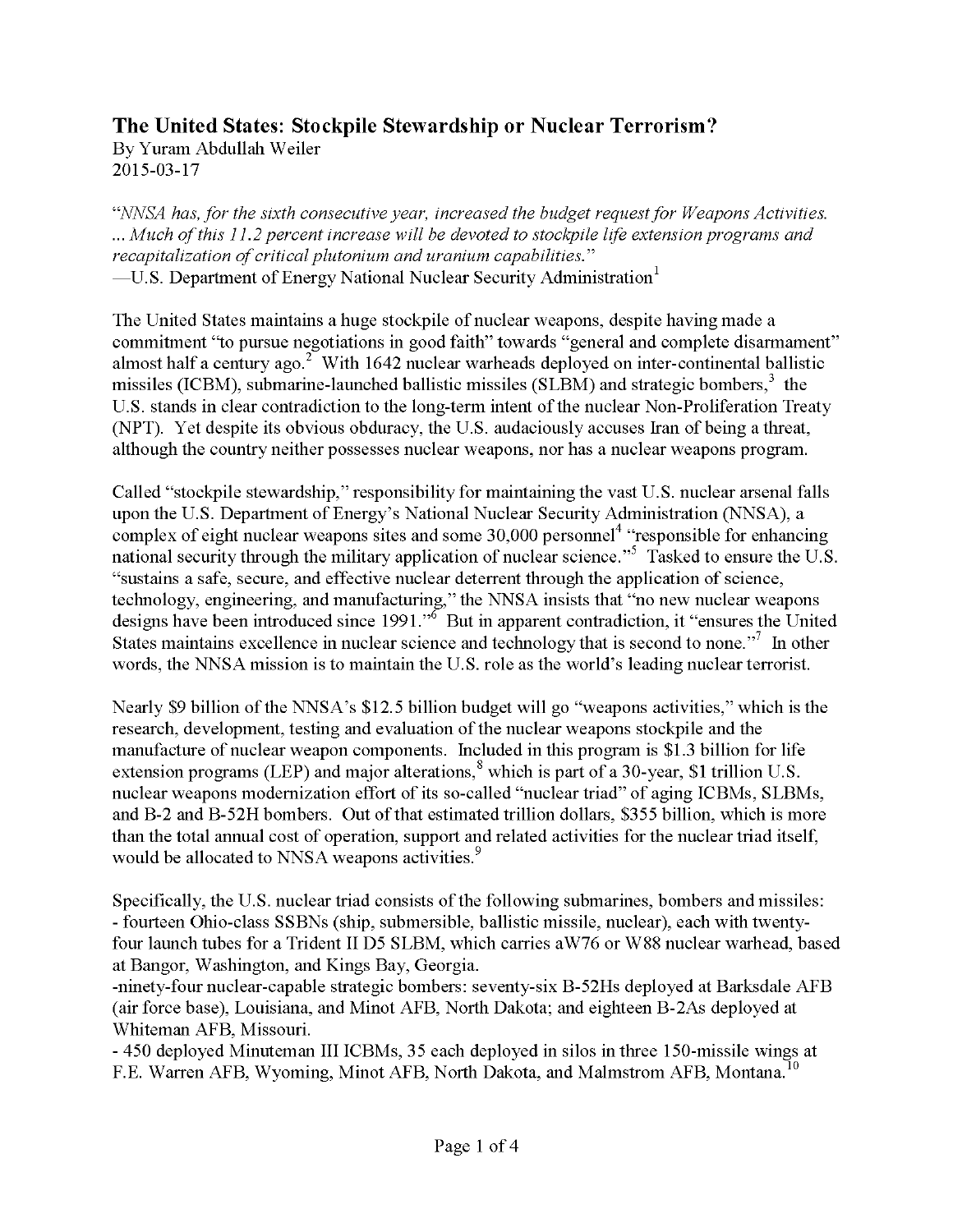Each "leg" of the U.S. nuclear triad is scheduled to be upgraded or replaced under the modernization program. By the year 2022, the annual cost of this program is expected to reach \$20.8 billion, more than double current outlays.

To replace the Ohio-class SSBNs, a new, nuclear-powered ballistic missile launching submarine called the Sea-Based Strategic Deterrent (SBSD) or SSBN(X) would be designed together with a replacement for the Trident II missiles, which are themselves undergoing an NNSA life extension program. The current W76 and W88 warheads used on these missiles would undergo updating to replace arming, fusing and firing mechanisms. New warheads, designated as interoperable warheads IW-1 and IW-2, would be developed as part of another LEP for use on either SLBMs or ICBMs. The estimated cost of this program from 2014 to 2023 is \$82 billion.

To replace the Minuteman III ICBM, which was first deployed in 1970, a new missile known as the Ground-Based Strategic Deterrent (GBSD) would be developed while the Minuteman III would undergo LEP to extend serviceability to beyond 2030. The IW-1 and IW-2 interoperable nuclear warheads would replace the existing W78 and W87 currently deployed. The estimated cost of this program from 2014 to 2023 is \$24 billion.

To replace the 1960s-era B-52H and aging B-2 heavy bomber fleet, a new bomber, designated the Long Range Strike Bomber (LRS-B) would be developed along with a replacement, called the Long-Range Standoff weapon (LRS-O), for the air-launched cruise missile (ALCM). Additionally, the B61 nuclear bombs carried by these bombers will undergo LEP, a new warhead would be selected for the LSR-O, and a capability upgrade to carry cruise missiles would be added to the B-2. The estimated cost of this program from 2014 to 2023 is \$40 billion.<sup>11</sup>

We might ask, what is the justification for this profligate spending on more weapons of mass destruction? Typically, U.S. politicians insist that the buildup is simply a reaction to a technological arms race initiated by other powers. Quoting members of the New START Treaty negotiation team, U.S. Representative Michael Turner (R-OH) stated, "Russia is modernizing every leg of its nuclear triad with new, more advanced systems." Likewise, "China is steadily increasing the numbers and capabilities of the ballistic missiles it deploys," and it is "actively working to develop a submarine-based nuclear deterrent force, something it has never had."<sup>12</sup>

In addition to the strategic systems of the nuclear triad, which are subject to limitations imposed by the Strategic Arms Reduction Treaty (New START), the U.S. fields several tactical (nonstrategic) nuclear weapons based on the B61 bomb and deployed on F-15 and F-16 NATOequipped aircraft. One such version is the B61-12, which is billed as a consolidation and LEP of B61-1, 3, 4 and 10 versions, but actually the added tail kit transforms this into a smart tactical nuclear weapon. With reduced yield, and hence lower radioactive fallout, but increased accuracy, the B61-12 looks more like a new, first-strike tactical weapon with new capabilities than an LEP rebuild. $13$ 

The U.S. has 180 B61 nuclear bombs deployed variously at: Volkel AB in the Netherlands for use on Dutch F-16s, Kleine Brogel AB in Belgium for use on Belgian F-16s, Buchel AB in Germany for use on German Tornados, Ghedi Torre AB in Italy for use on Italian Tornados, Aviano AB in Italy for use on U.S. F-16s, and Incirlik AB in Turkey for use on U.S. and Turkish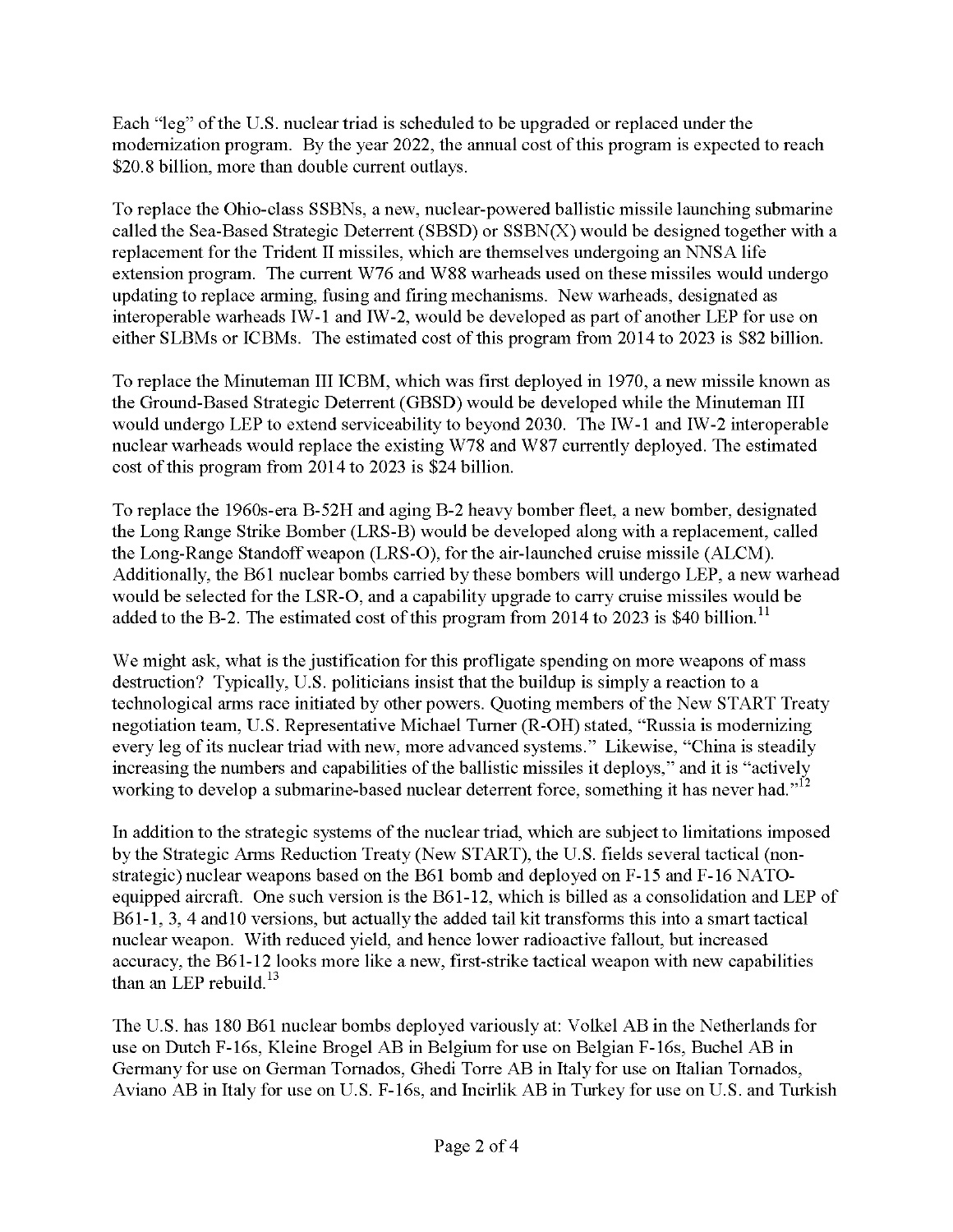F-16s.<sup>14</sup> That these five NATO allies of the U.S., all of whom are non-nuclear states, are allowing themselves to be pressured into being nuclear-armed American proxies underscores the hypocritical extremes to which the U.S. will resort in explicit contravention of Article 2 of the NPT while simultaneously demanding the strictest adherence to nonproliferation standards by others, such as Iran.<sup>15</sup>

For its part, the U.S. claims that such a relation does not violate the NPT since its WMD in these NATO allies remain under the control of the U.S. military. However, as Hans M. Kristensen, director of the Nuclear Information Project at the Federation of American Scientists pointed out, "Legal arguments aside: the nuclear sharing arrangement undercuts the non-proliferation norms NATO and the United States promote elsewhere."<sup>16</sup> Indeed, Washington's warmongers, rather than engaging in "stockpile stewardship" as they claim, are in reality promulgating worldwide nuclear terrorism.

While boasting of its "65-year record of nuclear non-use," the sole superpower insists that it has the right to use its horrific weapons of mass destruction even against non-nuclear states, should they violate their commitments under the NPT. Assurance that the U.S. "would only consider the use of nuclear weapons in extreme circumstances to defend the vital interests of the United States or its allies and partners $17$  gives scant comfort to non-nuclear state actors, like Iran, which are threatened continuously by the world's leading state sponsor of nuclear terror.

In spite of his own country's violations of NPT norms and blatant nuclear threats, U.S. senator Cory Gardner (R-CO) has accused Iran of "engaging in a variety of nuclear activities which violated its obligations as a signatory of the Nuclear Non-Proliferation Treaty." Gardner, a rising right wing Republican star, a supporter of the Zionist regime, and a signatory to the recent infantile letter sent by U.S. senators to the Leaders of Iran, insists that "The American people, through their representatives in Congress, will reject any deal that does not completely eliminate the threat of a nuclear Iran."<sup>18</sup> Mr. Gardner should be made aware that many feel it is high time to completely eliminate the threat posed by a nuclear United States.

The U.S. Defense Department's 2010 Nuclear Posture Review warns that "unless today's dangerous trends are arrested and reversed, before very long we will be living in a world with a steadily growing number of nuclear-armed states and an increasing likelihood of terrorists getting their hands on nuclear weapons."19 Yetthe only acts of nuclear terrorism-the atomic bombing of Hiroshima and Nagasaki-were committed by the United States, which steadfastly refuses to relinquish its death grip on its "atomic energy deterrence devices."

## **Endnotes**

http://nnsa.energy.gov/sites/default/files/FY16SSMP\_FINAL%203\_16\_2015\_reducedsize.pdf.

http://www.state.gov/documents/organization/235818.pdf.

<sup>&</sup>lt;sup>1</sup> "Fiscal Year 2016 Stockpile Stewardship and Management Plan," *U.S. Department of Energy National Nuclear SecurityAdministration,* March 2015, accessed March 16, 2015,

<sup>&</sup>lt;sup>2</sup> "Treaty on the Non-Proliferation Of Nuclear Weapons (NPT)," *United Nations Office of Disarmament Affairs*, July 1, 1968, accessed March 16, 2015, http://www.un.org/disarmament/WMD/Nuclear/NPTtext.shtml.

<sup>&</sup>lt;sup>3</sup> "New START Treaty Aggregate Numbers of Strategic Offensive Arms," *Bureau of Arms Control, Verification and Compliance,* U.S. Department of State, January 15, 2015, accessed March 16, 2015,